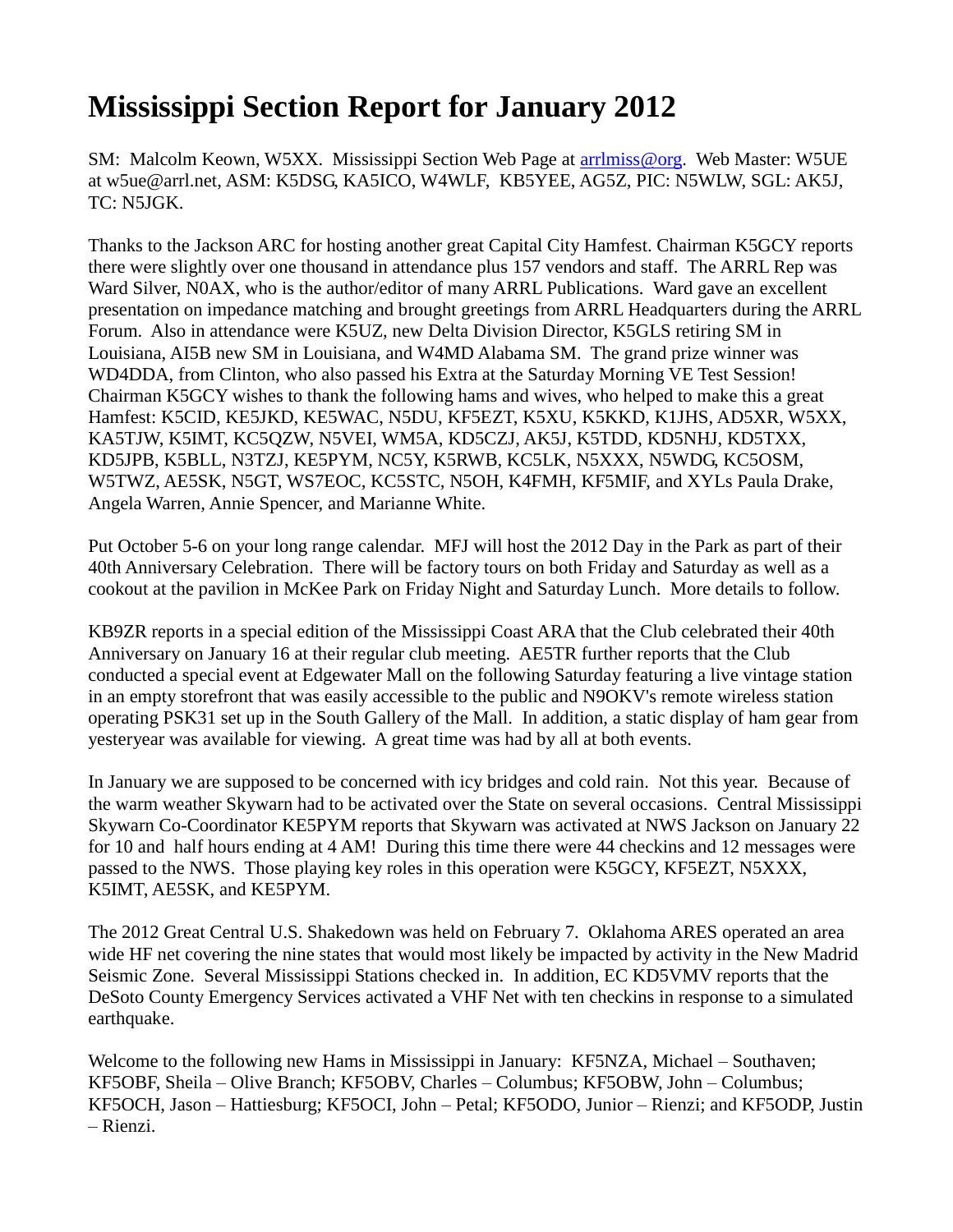Also welcome to the following new ARRL Members in August: KF5GFE – Gulfport; KF5IBQ – Clinton; KF5IMF – Meridian; W6IQM – Gulfport; KF4LKV – Tupelo; KF5MYY – Sumrall; KF5NGX – New Albany; KF5NGY – New Albany; KD5NOI – Hattiesburg; WB5NUW – New Albany; N5PPR – Wesson; and KE5QQH – Tishomingo. As of January 31 Mississippi has exactly 1,100 ARRL Members. Congratulations and thanks to all who have been working toward this goal! In addition six new members were signed up at the Jackson Hamfest.

And lastly welcome to AG5Z and KB5YEE as Assistant SMs and AE5SK as AEC for Hinds County.

Congratulations to to the following on their upgrades: KF5GVX – Steens; KF5LJI – Gulfport; KF5MUF – Nesbit; KF5NBR – Fulton; and KF5NSK – Gulfport. A a point of interest Mississippi had 186 new Hams in 2010 and 72 upgrades. In 2011 we had 176 new Hams an 90 upgrades. We are doing a great job in keeping our new Hams moving up!

Also congratulations to the new officers of the Alcorn County ARES: K0RIS, President; W5OA, VP; and W5JOR S/T, and to K5JAW who worked and received a QSL from the ISS.

DEC/EC Monthly Reports: WB5CON (Alcorn/NE MS), KF5EZT (AEC)(Rankin), K5MOZ (Jackson), WX5N (Prentiss/Tishomingo), KB5NMB (Itawamba), WV1Q (Jasper), W5UQT (Madison), KD5VMV (DeSoto), and KE5WJN (Pearl River).

2011 EC Annual Reports: AE5FE (Lauderdale/Clarke), K5LMB (Lafayette), K5MOZ (Jackson), WX5N (Prentiss/Tishomingo), KB5NMB (Itawamba), N9OKV (Harrison), WV1Q (Jasper), W5UQT ( Madison), KD5VMV (DeSoto), KB5ZEA (Attala), and KB0ZTX (Marshall).

2011 EC SET Reports: AE5FE (Lauderdale/Clarke), KG6LJN (Green), KB5NMB (Itawamba), WV1Q (Jasper), and KD5VMV (DeSoto).

2011 EC SET Net Manager Report: WV1Q (Jasper).

Club Newsletter/Reports (Editor): Chickasaw ARA (KE5RHM), Hattiesburg ARC (AC5E), Meridian ARC (W5MAV), Mississippi Coast ARA (KB9ZR), and the Northeast Mississippi ARA (KE5SSB).

Regret to report the passing of WB5OWY of Vicksburg.

HF Net Reports - sessions/QNI/QTC (Net Manager)

Magnolia Section Net 31/1195/9 (K5DSG)

MS Baptist Hams Net 5/43/0 (WF5F)

MS/OZK CW TFC Net 30/136/29 (K5DMC)

MSPN 31/2967/17 (K5NRK)

MS Slow Net 21/64/1 (W3TWD)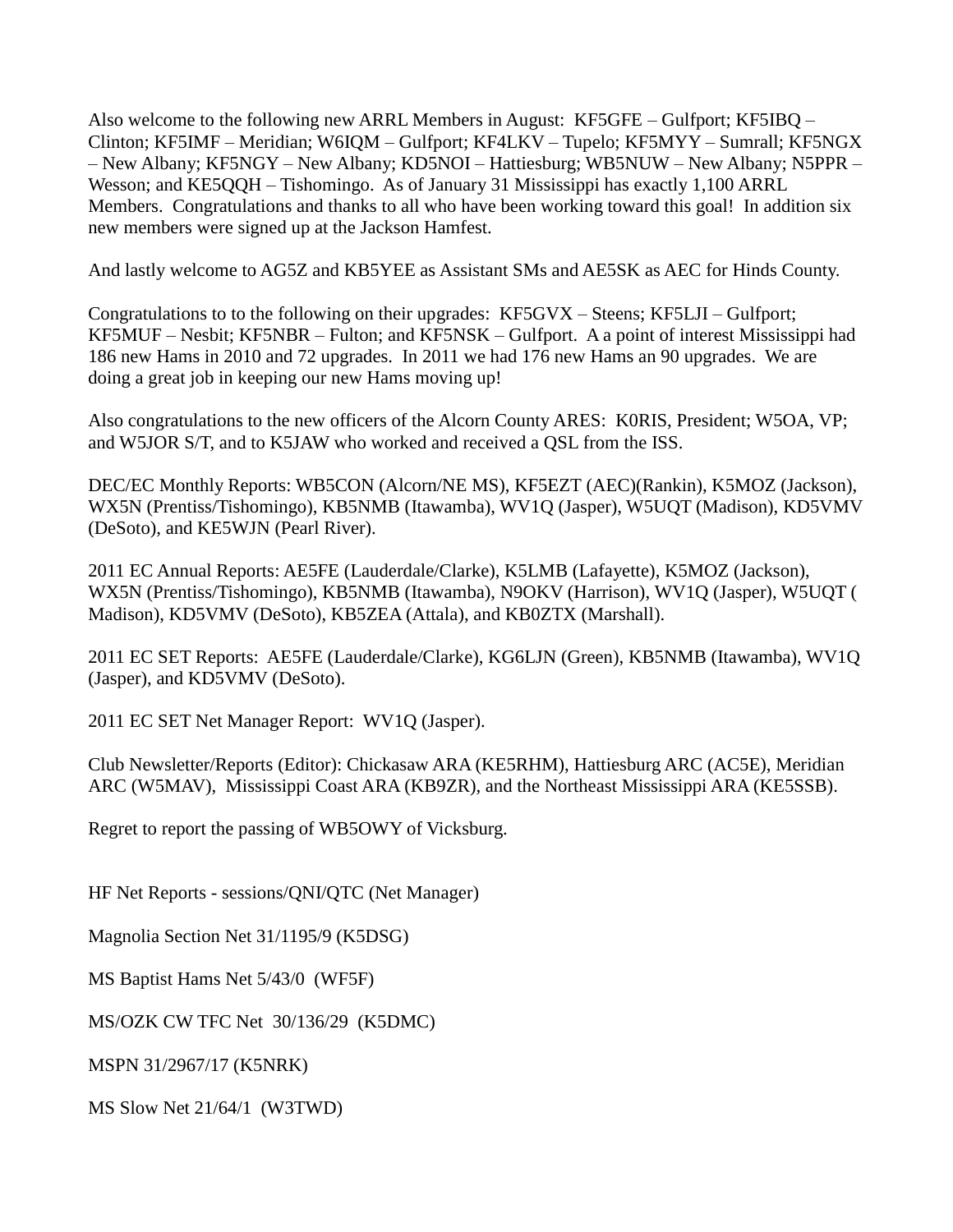- VHF Net Reports sessions/QNI/QTC (Net Manager)
- Booneville and Prentiss County Net 5/71/0 (WX5N)
- Capital Area Em Net 5/88/0 (K5XU)
- Delta ARES Simplex Net 5/32/0 (K5JAW)
- Grenada/Yalobusha ARES Net 5/52/0 (AD5IT); 3 Skywarn activations
- Hattiesburg AEN 5/118/0 (K5MIQ)
- Itawamba County ARES Net 4/61/1 (KB5NMB)
- Jackson ARC Em Net 5/46/0 (N5DU)
- Jackson County Em Net 26/389/0 (K5MOZ)
- Madison County ARES Net 4/42/0 (W5UQT)
- Magnolia DX Assn Net 5/76/0 (K5OAZ)
- Metro Jackson ARES Net 5/64/0 (K5GCY)
- MS Coast ARA Net 5/66/0 (K5KMU)
- Miss/Lou Em Net 5/41/0 (K5NRK)
- NE MS Skywarn Net 5/76/0 (W5LMW)
- Panola County ARES Net 2/19/0 (KC5DPJ)
- Pearl River ARES Net 5/62/0 (KE5WJN)
- Rankin County ARES 4/59/0 (KE5EZT)
- SCMSG Info Net 4/44/0 (AE5JG) (Southern Coast Medical Support Group)
- Scott County ARES Net X/XX/X (K1REZ/W5JMJ)
- South Central Skywarn and Jasper County ARES 5/46/0 (WV1Q)
- Southern MS Friendship Net 22/137/0 (WB5OHN)
- Southern MS YL Net 4/23/0 (K5IJ)
- Stone County ARES Net 5/78/0 (N5UDK)